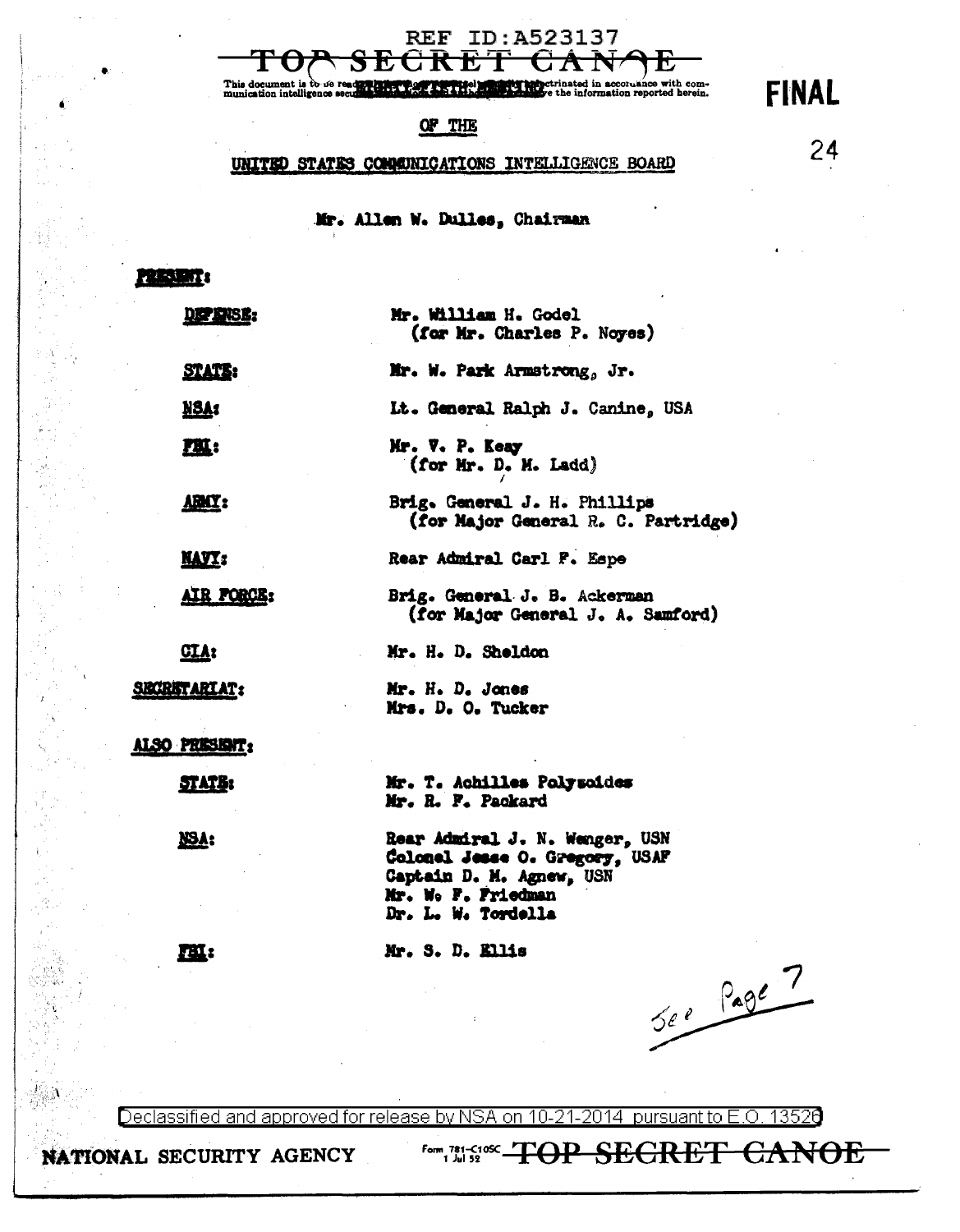REF ID: A523137<br><del>SECRET C</del> This document is to be read only by those personnel officially indoctrinated in accordance with com-<br>munication intelligence security regulations and authorized to receive the information reported herein.

|            | Major General H. Reichelderfer<br>It. Colonel G. C. Long<br>Mr. John F. O'Gara<br>Mr. Richard Battey |
|------------|------------------------------------------------------------------------------------------------------|
| NAVY:      | Captain B. F. Roeder<br>Captain W. M. McCormick<br>Captain R. L. Taylor                              |
| AIR FORCE: | Colonel C. M. Townsend<br>Major H. J. Thompson                                                       |
|            | Lt. General C. P. Cabell, USAF                                                                       |

The Eighty-fifth Meeting of the United States Communications Intelligence Board was held in the Projection Room, Administration Building, Central Intelligence Agency, at 1430, on Priday, 8 May 1953.

 $-2-$ 

Form 781-C108C TOP SECRET CANOE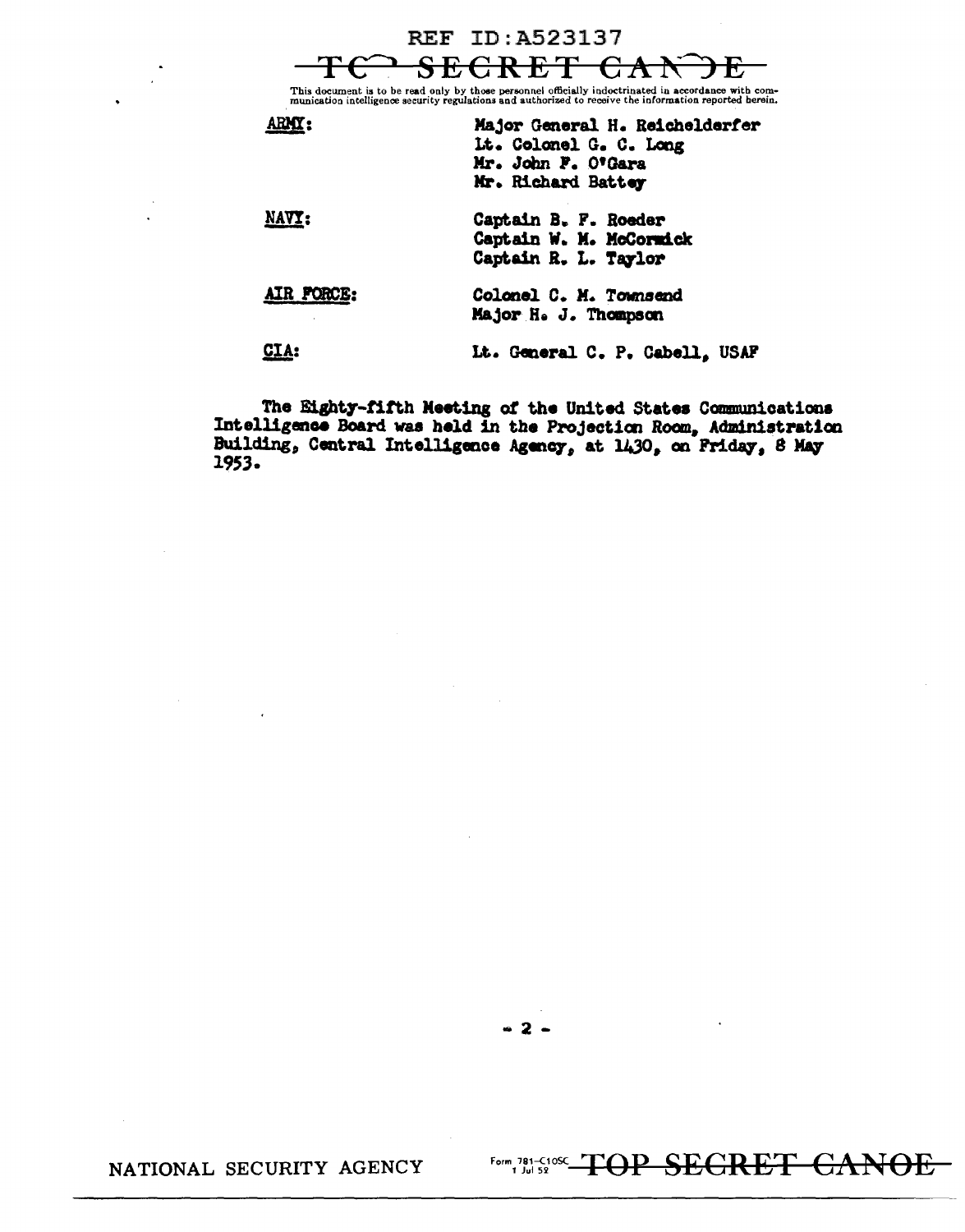# REF ID:A523137

This document is to be read only by those personnel officially indoctrinated in accordance with com-<br>munication intelligence security regulations and authorized to receive the information reported herein. FINAL

#### SUBJECT NUMBER

- USCIB: 5/433 Item 1 of the Agenda for the Eighty-fifth Meeting of USCIB, held on 8 May 1953.
- Subject: Approval of the Final Minutes of the Eighty-fourth Meeting.

GENERAL CANINE, who was acting temporarily for the Chairman, asked if there were any changes to the final minutes of the 84th Meeting.

There were no changes.

DECISION: (8 May 1953) USCIB approved the final minutes of the 84th Meeting as written.

Thia item to be dropped from the agenda.

USCIB: *S/433* -, *3* -

NATIONAL SECURITY AGENCY

Form 781-C1082 TOP SECRET CANOE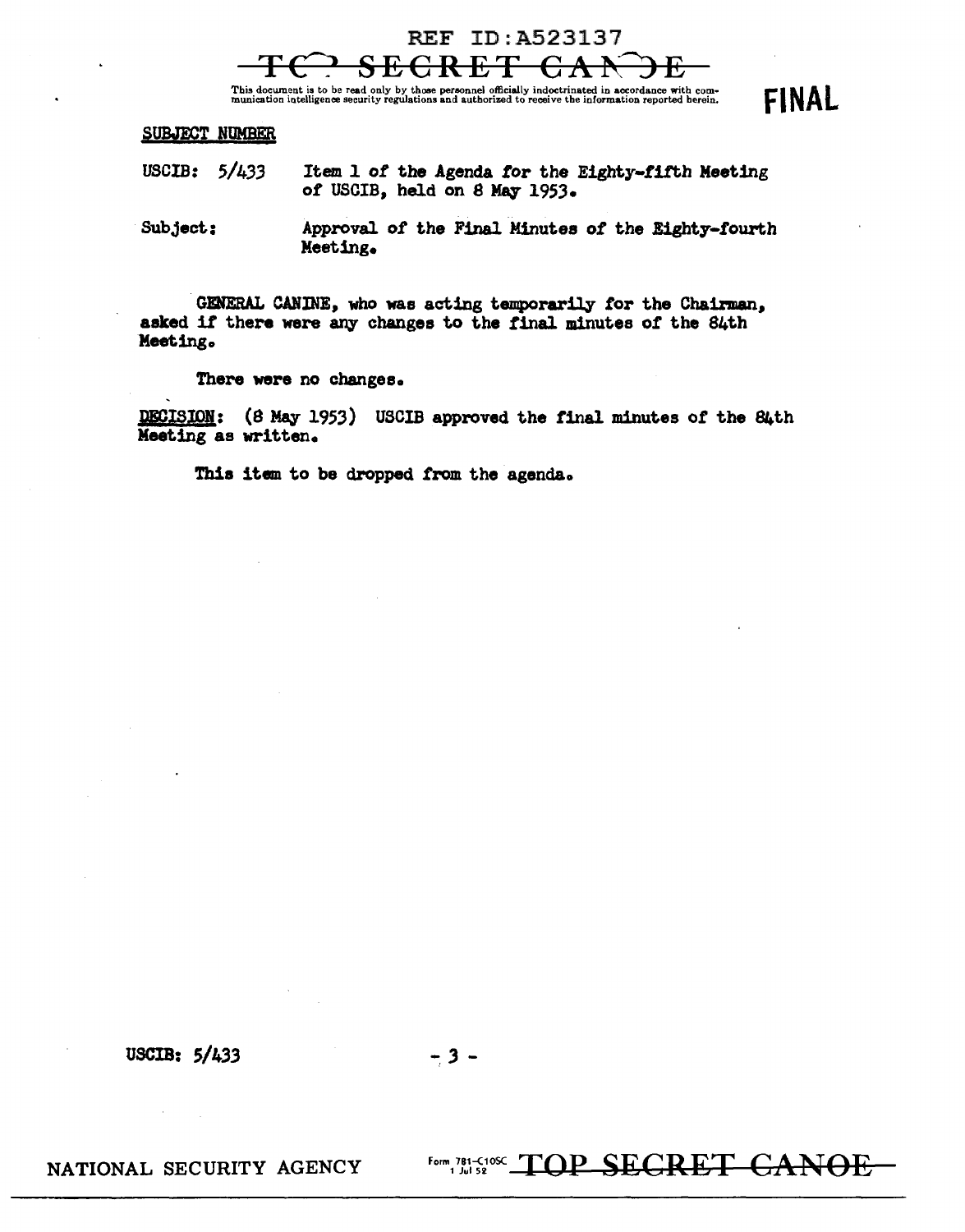|                             |                                                                                                                                                                                                                                                                                                                                                                                                                                                                                                                                                                                                                                                                   | <b>REF ID: A523137</b> |                                                                                                                                                                                                                                                                                                                             |                                         |
|-----------------------------|-------------------------------------------------------------------------------------------------------------------------------------------------------------------------------------------------------------------------------------------------------------------------------------------------------------------------------------------------------------------------------------------------------------------------------------------------------------------------------------------------------------------------------------------------------------------------------------------------------------------------------------------------------------------|------------------------|-----------------------------------------------------------------------------------------------------------------------------------------------------------------------------------------------------------------------------------------------------------------------------------------------------------------------------|-----------------------------------------|
|                             | SUBJECT NUMBER document is to be read only by those personnel officially indoctrinated in accordance with com-<br>SUBJECT NUMBER dion intelligence security regulations and authorized to receive the information reported herein                                                                                                                                                                                                                                                                                                                                                                                                                                 |                        |                                                                                                                                                                                                                                                                                                                             | <b>FINAL</b>                            |
| 30/28<br>USCIB:             | Item 2 of the Agenda for the Eighty-fifth Meeting<br>of USCIB, held on 8 May 1953.                                                                                                                                                                                                                                                                                                                                                                                                                                                                                                                                                                                |                        |                                                                                                                                                                                                                                                                                                                             |                                         |
| Subject:                    | Augmentation of<br>ASA, Pacific.                                                                                                                                                                                                                                                                                                                                                                                                                                                                                                                                                                                                                                  |                        | $(Group M)$ , Under                                                                                                                                                                                                                                                                                                         |                                         |
| signed in the future, the   | The ACTING CHAIRMAN (GENERAL CANINE) noted that action on the<br>Army report on this subject had been deferred at the last meeting<br>pending his conversations with General Ennis, G-2, FECOM. He said<br>of political action which would correspond to a truce, the<br>does not give them a United Korea, adding that it appeared obvious<br>that our assistance to the ROKS had much to do with their being on<br>our side at the present time. Accordingly, he recommended that in-<br>sofar as possible now, and from the instant an armistice may be<br>i.e., money, equipment, etc. He said that he could see<br>no advantage to be gained by setting up a |                        | that he had talked with General Ennis regarding the ROK basic situa-<br>tion and they were agreed that in the event of a truce or any version<br>He explained that while<br>there is not a militant minority, there is a minority of South Koreans,<br>adherents of Rhee, who will object very strenuously to anything that |                                         |
| discussion.                 | GENERAL CANINE then described the personalities of                                                                                                                                                                                                                                                                                                                                                                                                                                                                                                                                                                                                                |                        | At this point the CHAIRMAN entered and was briefed on previous                                                                                                                                                                                                                                                              | PL 86-36/50 USC 3605<br>$E$ O 3.3(h)(2) |
|                             |                                                                                                                                                                                                                                                                                                                                                                                                                                                                                                                                                                                                                                                                   |                        |                                                                                                                                                                                                                                                                                                                             |                                         |
| should be placed in charge. | The CHAIRMAN inquired if they have good aptitude.<br>Ennis was in general agreement with his views on the subject. He<br>went on to suggest that in the event of an armistice it would be<br>wise to impose some sort of an AFSA or NSA on these two units. He<br>pointed out that if this were done, someone other than                                                                                                                                                                                                                                                                                                                                          |                        | GENERAL CANINE replied in the affirmative, adding that General                                                                                                                                                                                                                                                              |                                         |

USCIB: 30/28

 $-4 -$ 

**Form, 781-510sc** TOP SEGRET CANOE

 $\epsilon$ 

NATIONAL SECURITY AGENCY

 $\bullet$ 

 $\sim 60\,$  km  $^{-1}$ 

 $\mathbf{Y}^{(1)}$  and  $\mathbf{Y}^{(2)}$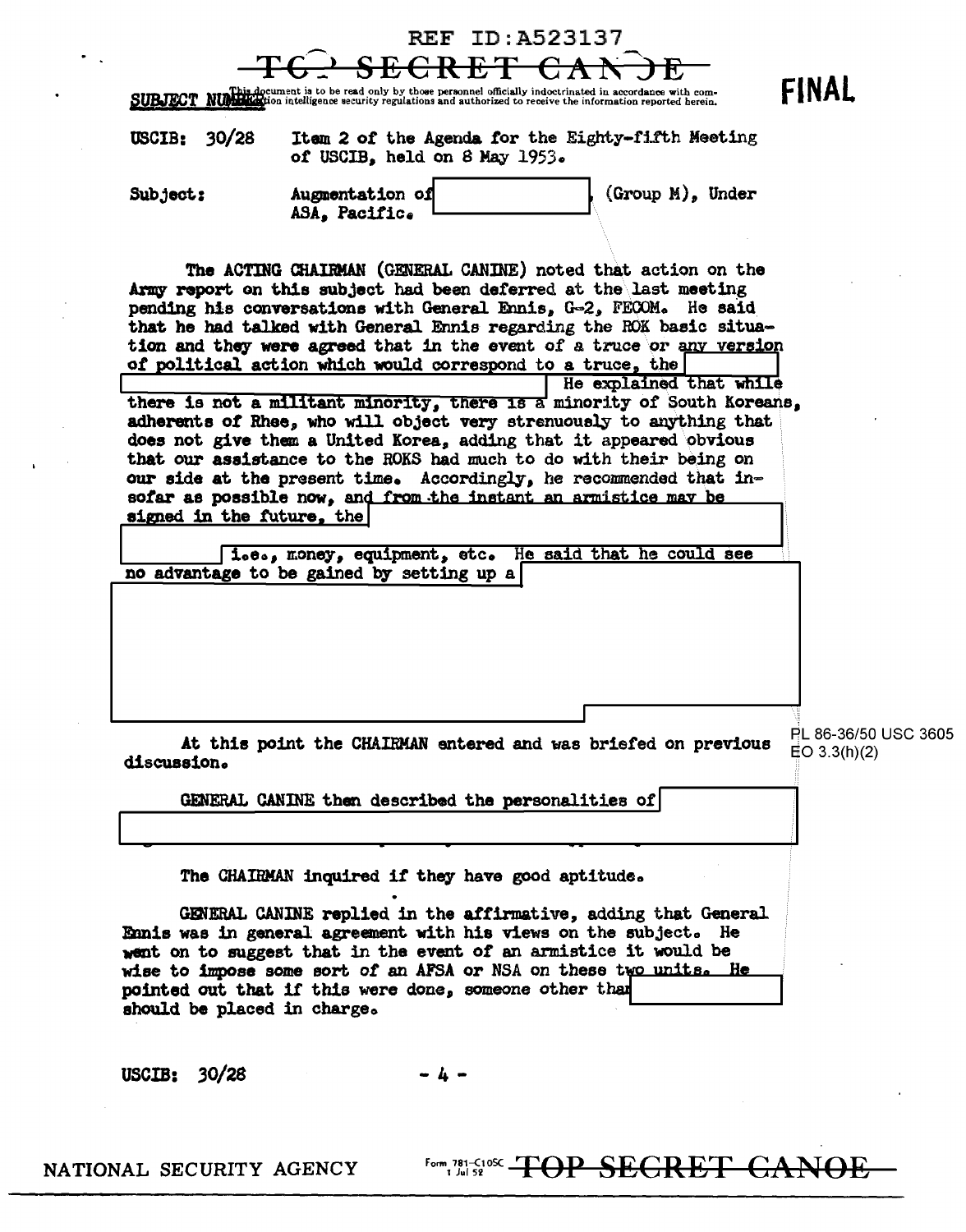USCIB:  $30/28$ 

The CHAIRMAN then asked General Canine how he would like to phrase his recommendation.

GENERAL CANINE inquired if the other members would like to ask any questions, and added that Captain Taylor had accompanied him on this trip.

The CHAIRMAN inquired of Captain Taylor if he would like to add anything to what General Canine had already said.

CAPTAIN TAYLOR replied that he had nothing to add.

GENERAL REICHELDERFER said that he had just returned from a visit with KIM and was in general agreement with General Canine's views. He also recommended that the

CENERAL CANINE again repeated his willingness to provide the

he said that their one big advantage is that they do not have a rotation policy and they have the same operators they had a year and a half ago.

EO  $3.3(h)(2)$ PL 86-36/50 USC 3605

The CHAIRMAN suggested that the members consider the recommendations contained in paragraph 4 of the Enclosure with USCIB 30/23, the first of which was that the conclusions in paragraph 3 be approved. He asked General Canine if he had any comments.

GENERAL CANINE said he would like to emphasize his opinion

GENERAL REICHELDERFER inquired if General Canine meant by technical assistance that the

GENERAL CANINE replied in the affirmative, and repeated his suggestion that dealings with the

The CHAIRMAN inquired if General Canine wished to modify the word "assistance" (paragraph 3a) in the Conclusions of the report with USCIB  $30/23$ .

GENERAL CANINE replied that he would accept it within the limits of paragraph 5, Appendix  $n \geq n$ , BRUSA. He pointed out that this limitation

TOP SECRET CANOE

-5 ∼

USCIB:  $30/28$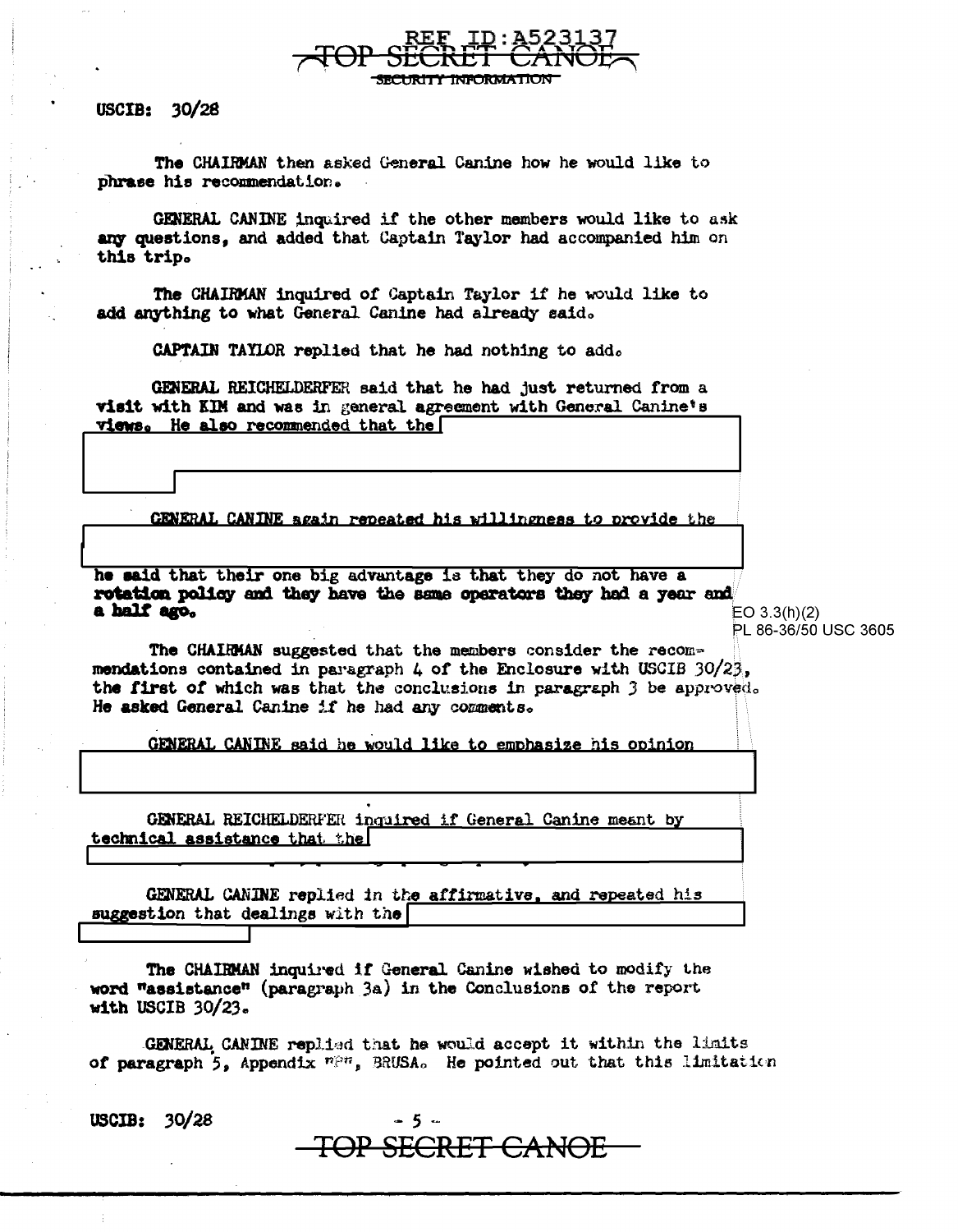### REF ID:A523137

This dependent is to be read only by those personnel officially indoctrinated in accordance with com-<br>USCIB: July 200 intelligence accurity regulations and authorized to receive the information reported herein.

was not specifically covered in paragraph 3b and suggested that the phrase "within the limits of Appendix 1P<sup>tn</sup> be inserted at the end of the first sentence thereof.

The CHAIRMAN asked 1t the Conclusions or paragraph *3* were acceptable with this amendment.

The members agreed.

The CHAIRMAN then asked it there were any objections to the recomnendations contained in paragraphs 4 b, c, d, or e.

There were no objections.

DECISION: (8 May 1953) USCIB approved the recommendations contained in paragraph  $4$  of the Enclosure with USCIB 30/23, subject to the following:

Paragraph 4a recommended that the Conclusions in paragraph 3 be approved. It was agreed to insert in paragraph 3b, after the phrase

Pursuant to this decision, the A. C. of S., G-2, D/A, is authorized to proceed with implementation of the recommendations so approved.

> $EO$  3.3(h)(2) PL 86-36/50 USC 3605

USCIB:  $30/28$  - 6 -

NATIONAL SECURITY AGENCY

Form 781-C10SC TOP SEGRET GANO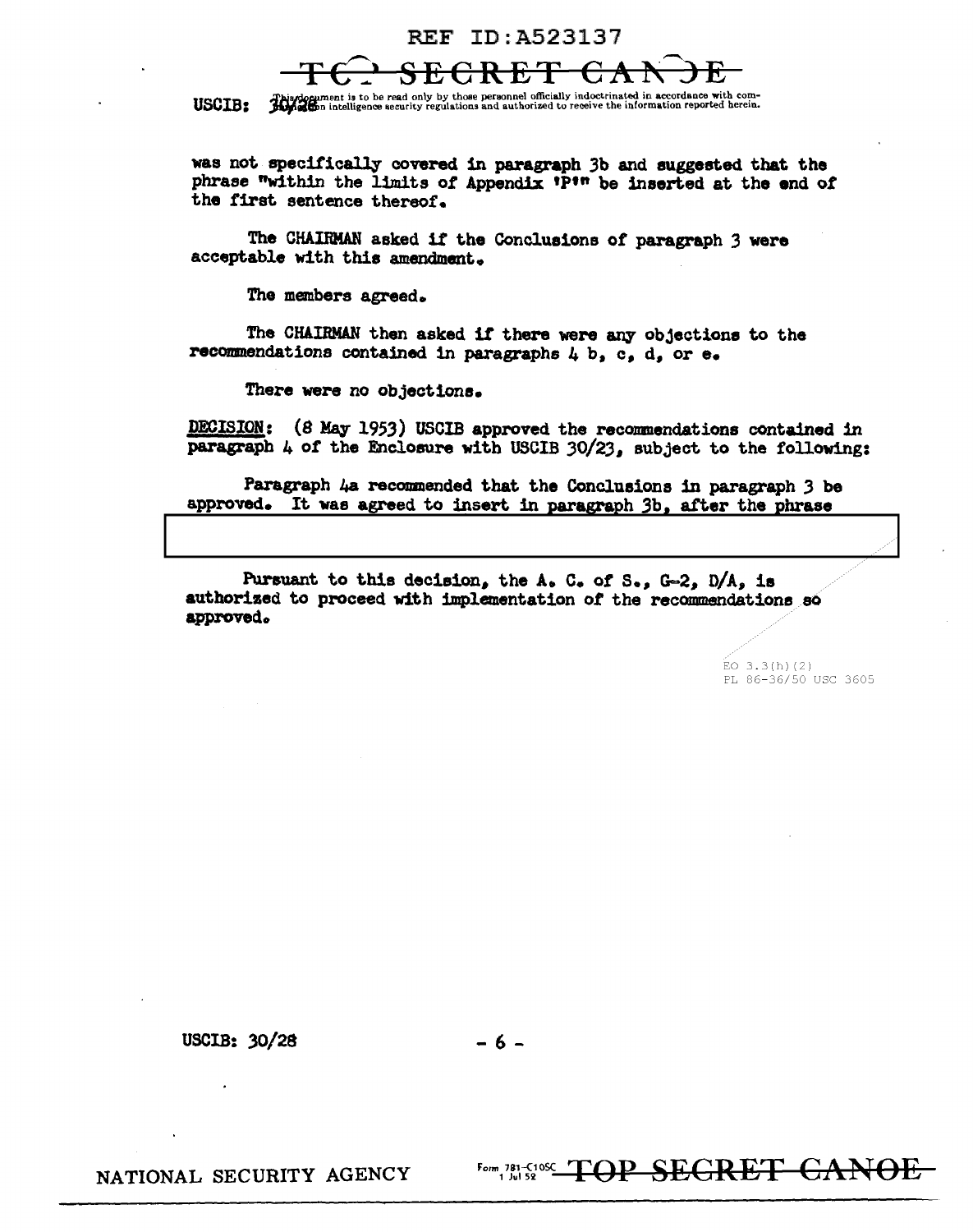$\Delta$ SUBJECT NIMBER

**XLE**<br>This document is to be read only by those personnel officially indoctrinated in accordance with com-<br>munication intelligence security regulations and authorized to receive the information reported herein. Item 3 of the Agenda for the Eighty-fifth USCIB:  $23/54$ Meeting of USCIB, held on 8 May 1953.

Subject: Allied Communications Security.

The CHAIRMAN invited comments by Mr. Polyzoides, Chairman of the ad hoc committee which had prepared the report now before the Board.

MR. POLYZOIDES said that he had nothing to add to the report, except to point out two date errors which appeared in Appendix "D", and which he thought all members had been asked to correct. He emphasized the fact that the report was confined to consideration of security violations against NATO classification and communications procedures, and said that he did not consider it sufficiently all-inclusive to serve as a basis for discussions with the British. He informed the members that a further report, dealing with the "leakage" problem as opposed to the question of technical security violations, was now being prepared and would be submitted for possible use by the U.S. delegation to the forthcoming conference.

The CHAIRMAN referred to the recommendations in the report and said that he would like guidance as to how the proper NATO authorities could be made aware of these security violations [

MR. POLYZOIDES stated that the "proper NATO authorities" referred to meant the proper agreement with any other powers.

To clarify this point it was agreed to insert "U.S.-U.K." in paragraph 16 of the recommendations.

The CHAIRMAN inquired if W.S. authorities" was intended to mean the National Security Council.

MR. POLYZOIDES expressed the opinion that the Board might prefer to keep the matter on the COMINT level for the time being, in which case. implementation of paragraph 18 would call discussions in advance of reference to the NSC.

The CHAIRMAN explained that as a result of the change of administrations in January there were new members on the National Security Council and new heads of other government agencies who probably were not aware of the dilemma confronting the COMINT agencies in this regard. He said that he was concerned about this and wondered if it wouldn't be wise to bring them into the picture before the U.S.-U.K. discussions are held.

MR, GODEL asked if it was the Chairman's opinion that the Special Committee of the NSC and the President should be informed.

USCIB: 23/54

 $-7-$ 

NATIONAL SECURITY AGENCY

Form 781-C1052 TOP SEGRET CANOF.

**FINAL** 

EO  $3.3(h)(2)$ 

PL 86-36/50 USC 3605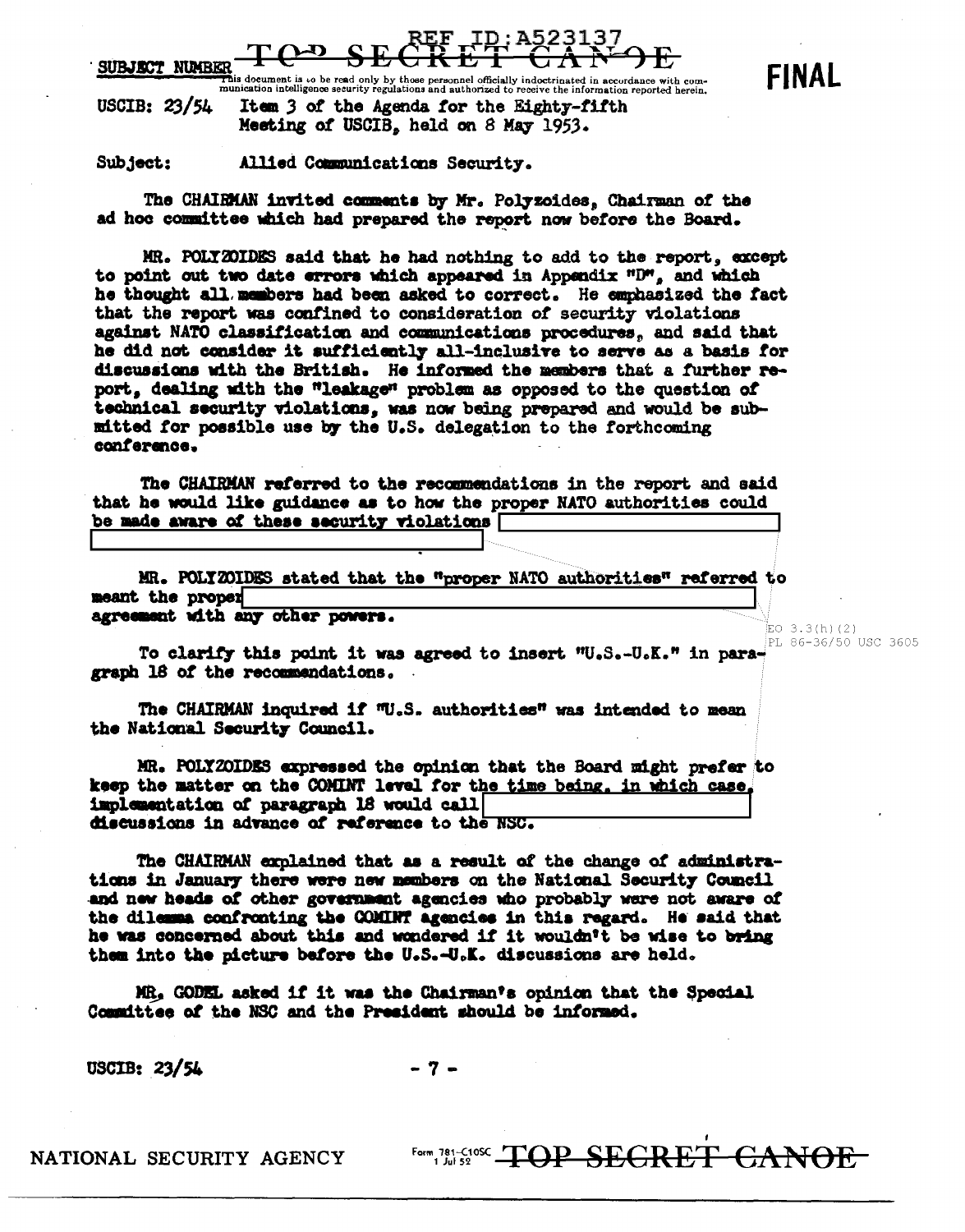<u>REF TID: A523137</u>

This document is to be read only by those personnel officially indoctrinated in accordance with com-<br>munication intelligence security regulations and authorized to receive the information reported herein. USCIB: 23/54

The CHAIRMAN replied in the affirmative, adding that it might be unwise to arrive at a position at the COMINT level which was not in line with the thinking of the President and the Secretaries of State and Defense.

In the ensuing discussion it was brought out that the Under Secretary of State was familiar with the situation by virtue of his recent chairmanship of USCIB, and that the President, while Supreme Allied Commander in Europe, had been aware of the problem; however, it was agreed that the problem would be new to the Secretaries of State and Defense.

MR. GODEL asked if the Chairman had in mind a formal or an informal approach to the Secretary of Defense.

The CHAIRMAN replied that either would be satisfactory, suggesting that it might be best to discuss the matter informally with the President and the two secretaries after a meeting of the NSC. He said that, if such were done. USCIB's recommendations in the matter would undoubtedly be requested. Accordingly, he suggested that a brief of the problem be prepared for possible use in this regard.

It was suggested that such a paper should be prepared by the Executive Committee.

GENERAL CANINE, commenting upon the problem raised by the Chairman, said that he had somewhat different views. He pointed out that there was no U.S. COMSEC Board in existence and that USCIB had taken certain actions to prevent a vacuum in the COMSEC field - such actions being taken not as an inherent responsibility, but as a responsibility through default. He recalled that an attempt had been made in the past to have the policy question of COMINT versus COMSEC resolved by NSC decision: however, the NSC had expressed its desire to consider each specific case on its merits. He concluded by stating his opinion that USCIB was not the final authority in COMSEC matters.

In reply to the Chairman's inquiry. GENERAL CANINE said that his comments should not be construed as an objection to the suggested procedure. He merely wanted to suggest, he said, that those who were to be briefed be told that the Board was not the final U.S. COMSEC authority, and, consequently, was acting in an ad hoc capacity.

GENERAL CABELL suggested that the membership of a U.S. COMSEC Board should parallel that of USCIB, thus enabling the same members to act with authority in either of the two fields and avoiding the necessity of USCIB acting as a "special pleader" when it presents security problems to the NSC.

AUMIRAL ESPS recalled the tripartite security commuttee which had been established before the change in administrations, and said that he

USCIB: 23/54

 $-8-$ 

NATIONAL SECURITY AGENCY

Form 181-C108C TOP SECRET CANOE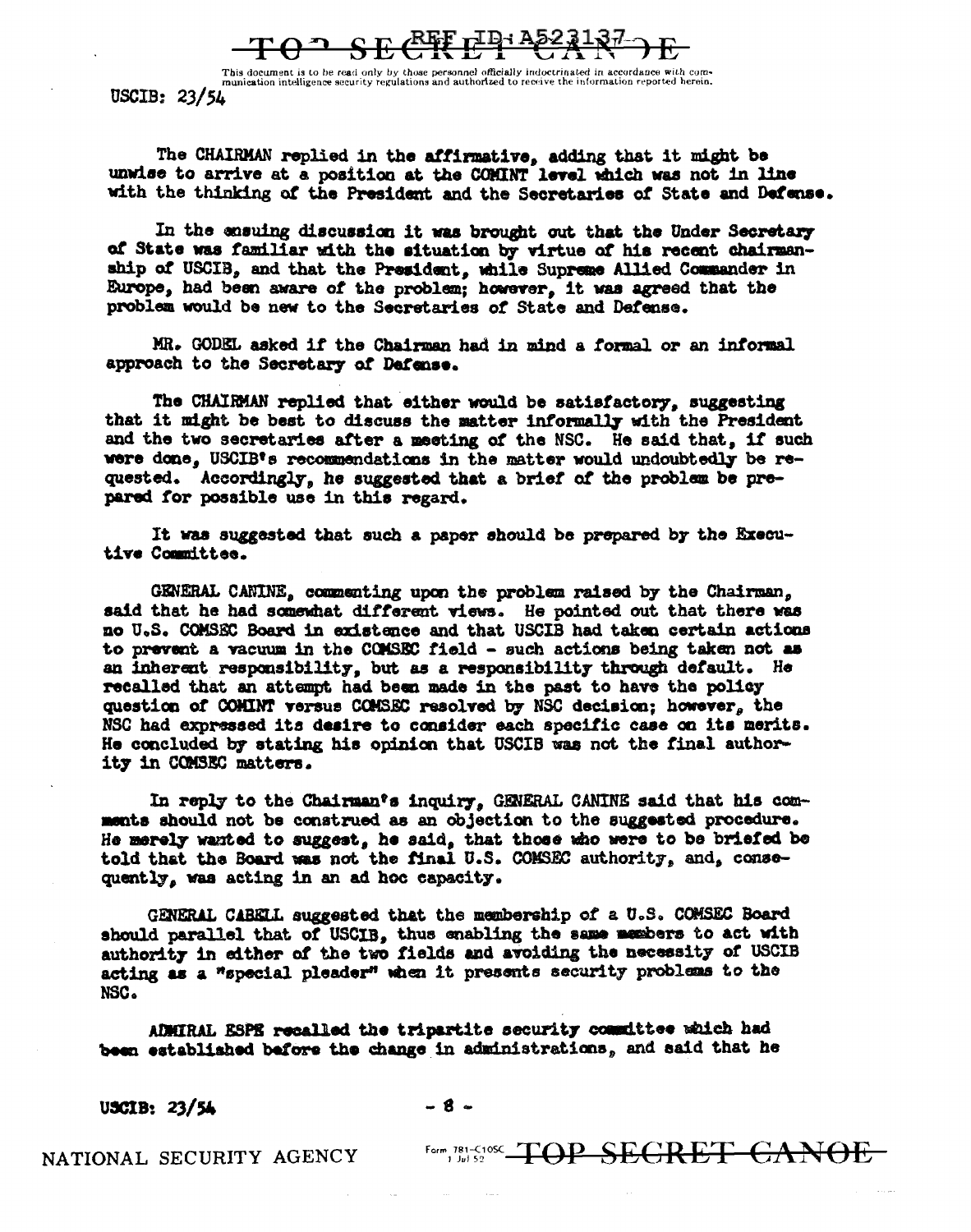

 $\text{USCIB:}$   $23/54$  This document is to be read only by those personnel officially indoctrinated in accordance with com-<br>USCIB:  $23/54$  munication intelligence security regulations and authorized to receive the information

thought a second security survey had been made by the committee last October to determine what improvements had been made in French general security as a result of the committee's earlier recommendations. He suggested that similar security studies of other countries would be required to insure that information given them (dealing with the inadequacy of their own communications security) would be closely held.

MR. POLYZOIDES stated that the foreign country of primary concern was France, in that the previous BRUSA discussions and the resulting report. which had been approved by NSC, dealt only with the French problem. He also stated that our recent exchange with U.X. authorities was the first indication that the coming conference discussions would extend beyond the French problem to include consideration of the general aspects of approaches to other countries. It was his opinion that the Board would not be in a position to make a presentation to NSC until the COMINT discussions had been held and cartain decisions reached at that level.

Referring to the French problem, the CHAIRMAN again expressed his concern that the present NSC members might not be aware of the action taken by their predecessors. He suggested that the importance of the problem might warrant resubmission to the NSC.

MR. ARMSTRONG reviewed the history of the French problem and indicated that the impending conference, which would consider, inter alia, the timing of an approach to the French, had been proposed by the British on the basis of the second tripartite report, which had revealed certain improvements in general security on the part of the French. He agreed that it might be well to refer the problem to the special committee of the NSC for reaffirmation. He suggested that a briaf paper reviewing the problem be prepared by the Executive Committee for Board approval.

CAPTAIN TAYLOR, explaining that the Executive Committee membership had not yet been established, suggested in the interest of obtaining prompt action, that the paper be prepared by Mr. Polyzcides' committee.

MR. POLIZOIDES expressed his willingness to undertake the preparation of such a paper if the Board agreed upon this course of action. He added. that the additional reports being prepared by his committee should be available by the end of next week.

The members discussed USCIB consideration of the additional reports in advance of the conference and agreed that a special meeting of the Board for this purpose would be called later in the month. It was agreed that the question of briefing the NSC would be given further consideration after the committee report had been studied.

USCIB:  $23/54$ 

 $-9 -$ 

NATIONAL SECURITY AGENCY

Form 781-C10SC TOP SEGRET CANOE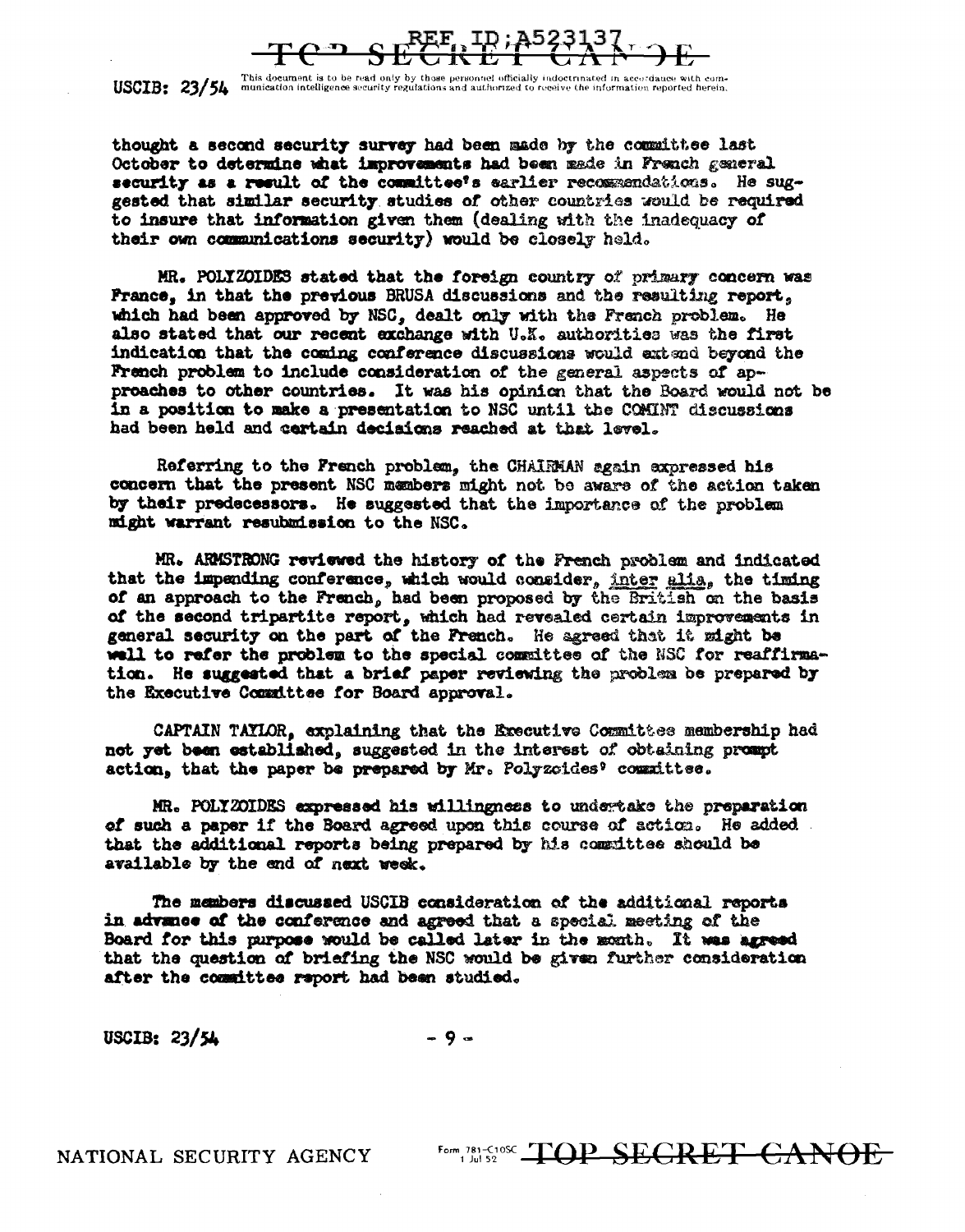

This document is to be read only by those personnel officially indoctrinated in accordance with com-<br>munication intelligence security regulations and actiorized to receive the information reported herein.

USCIB:  $23/5L$ 

The CHAIRMAN asked if security studies of any countries other than France had been made.

MR. KEAY informed the members of his understanding that the matter of such additional studies was being considered.

DECISION: (8 May 1953) USCIB (a) noted the initial report by the ad hoc committee and decided that the committee should continue its study of the additional phases of the problem as outlined by Mr. Polyzoides with a view to submitting a report for the consideration of the Board at a special meeting to be held in advance of the 4 June BRUSA Conference; and (b) agreed to defer consideration of a presentation of this entire problem to NSC until the ad hoc committee report had been reviewed.

This item to be continued on the agenda.

USCIB:  $23/54$ 

NATIONAL SECURITY AGENCY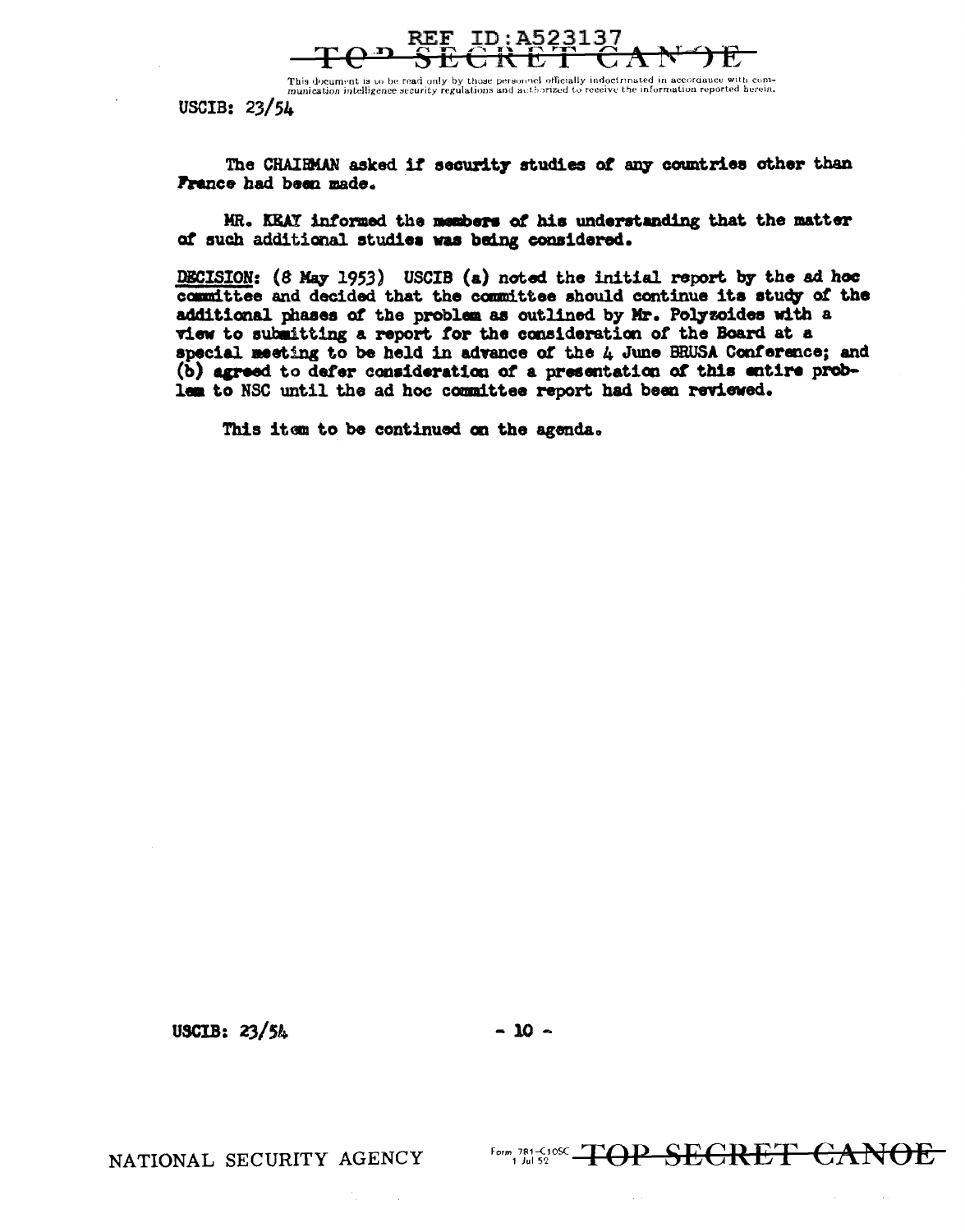

SUBJECT NUMBER

USCIB: 3/105 Item  $\mu$  of the Agenda for the Eighty=fifth Meeting of USCIB, held on 8 May 1953.

Subject: Policy on Exchange of Information with Canada.

The CHAIBMAN noted that this item had been submitted by the CIA member and invited comments.

MR. SHELDON said that the JIC reply to the proposal contained in USCIB 3/lO'J had just been received and had been distributed to the Members before the meetingo The effect *ot* the reply, he said, was to authorize the exchange of certain atomic energy information (non-RESTRICTED DATA) with Canada.

GENERAL CANINE explained that NSA released information in accord= ance with the policies laid down by the Board. He said that the JIC letter made it easy for NSA in one respect, and very difficult in another. He stated, further, that the long established policy of the

the Board's established policy by releasing the information in question.

The CHAIRMAN said that this might be the exception that proved the  $rule.6em$ 

PL 86-36/50 USC 3605

MR. SHELDON said he did not think that the question of exchange of **was involved** in this particular case.

The CHAIRMAN asked if there was any reason why the Board could not make an exception to the policy.

GENERAL CANINE said that he, personally, would prefer not to see the Board make such an exception ; however, he added that he would be guided by the Board's desires in the matter.

MR. KEAY stated that the reference to "R!STRICTED DATA" in the Atomic Energy Act of 1946 could mean all atomic energy data which came into possession of U.S. Government representatives. He added, however, that the determination of what is meant by "RESTRICTED DATA" lies with the AEC.

MR. GODEL suggested that there was no particular conflict involved in that the information concerned probably was not, in fact, "RESTRICTED DATA".

 $USCIB: 3/105$  - 11  $\sim$ 

i .

## TOP SECRET CANO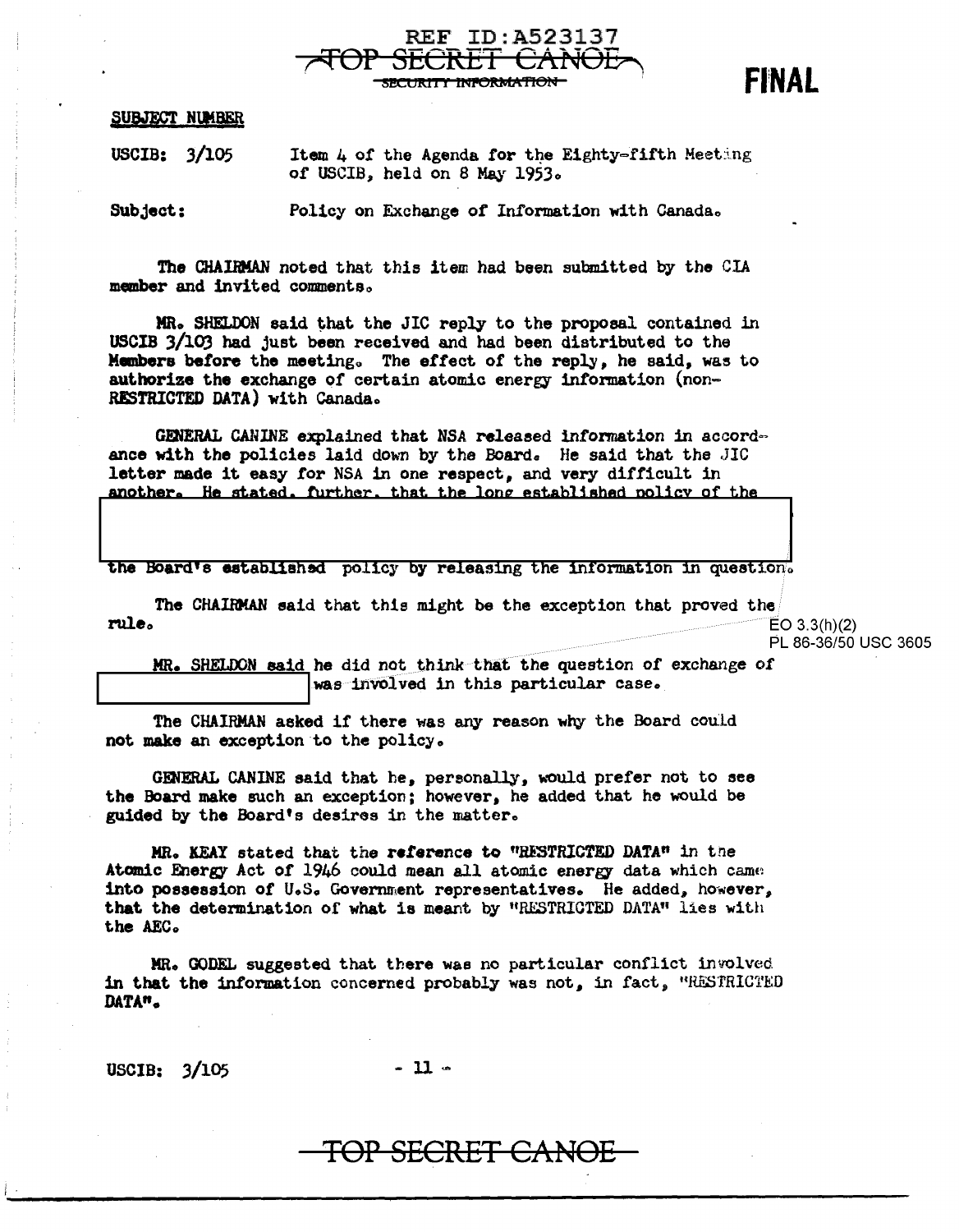**SECURITY INFORMATION-**

SECRET

REF ID: A523137

<del>CANOL</del>

USCIB: 3/105

GENERAL CABELL explained that the AEC had divided AE information into two categories (1) "RESTRICTED DATA", and (2) other information which, by AEC definition, was not "RESTRICTED DATA". He added his belief that the information to be exchanged belonged to the second category.

The CHAIRMAN stated that if "RESTRICTED DATA" was involved, it could not be exchanged.

GENERAL CANINE repeated that he would object to the exchange of He invited the Board's attention to the next to the last sentence of the 7 May letter from the Secretary, JIC, which stated that "....... certain categories of foreign atomic energy information, valuable to the U.S. which he considers may not be made available ......". He recommended the substitution of  $\overline{\text{m}}$ will not" in this phrase.

GENERAL CABELL suggested the possibility that General Canine was misreading these words. He said that he did not think barter was involved, explaining that the information to be given to the Canadians would help them interpret information which they already have.  $EO 3.3(h)(2)$ 

PL 86-36/50 USC 3605

GENERAL CANINE said that he had not considered the problem from this particular viewpoint.

The CHAIRMAN invited recommendations on the two papers before the Board.

The CHAIRMAN asked if there were any objections to proceeding along the lines of the two letters before the Board.

**USCIB: 3/105** 

 $-12 -$ 

TOP SECRET CANOE

**OGA**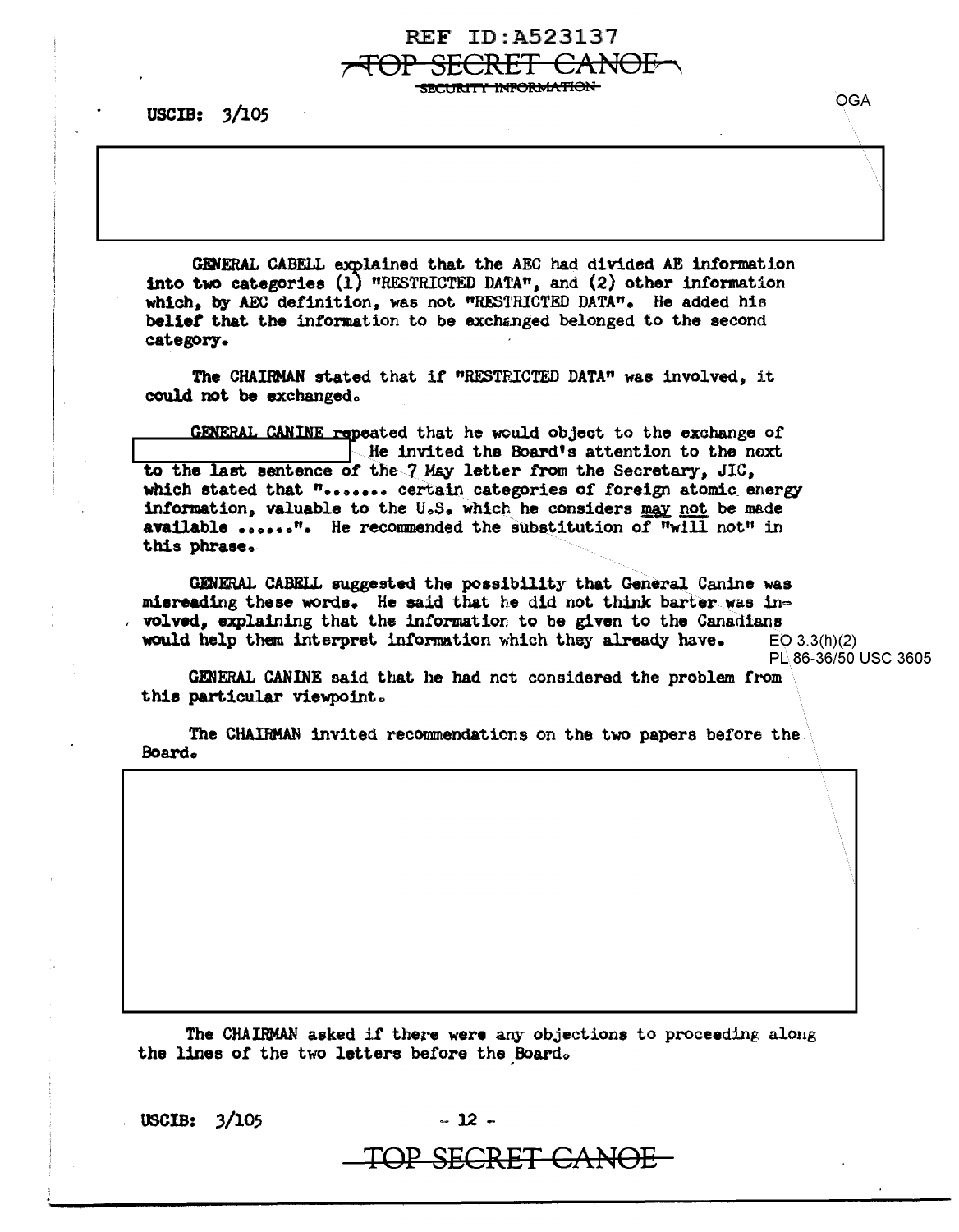USCIB:  $3/105$ 

MR. GODEL said he still didn't think General Canine's question had been answered, explaining that he thought General Canine was prepared

REF ID:A523137 SECRET CAN

**INFORMATION** 

GENERAL CABELL then said he would interpret that to be a restric= tion on the method used by the Canadians to obtain this information.

**GENERAL CABELL said that he did not think this would greatly affect**<br>al Canine's exchange policy.  $E = 3.3(h)(2)$ General Canine's exchange policy. PL 86-36/50 USC 3605

 $EO(3.3(h)(2)$ 

GENERAL CANINE inquired if he could base the change to existing policy on the fact that the U.S. will benefit.

The CHAIRMAN suggested that General Cabell get together with General Canine and agree on a suitable communication to the Canadians on this subject.

In the event such agreement cannot be reached, it was under= stood that the problem would be brought before the Board at its *next* meeting. meeting.  $E = 3.3(h)(2)$ 

The members agreed. The members agreed and planning proposed by  $PL$  86-36/50 USC 3605

DECISION: (8 May 1953) USCIB approved the contents of the letters contained in USCIB  $3/103$  and  $3/104$ , and agreed that NSA and CIA rep=

told, the matter is to be referred back to USCIB for further decasion.

agenda.

|                | This item to be dropped from the agenda. |
|----------------|------------------------------------------|
|                | <b>TOP SECRET CANOE</b>                  |
|                |                                          |
| USCIB: $3/105$ | $-13 -$                                  |
|                |                                          |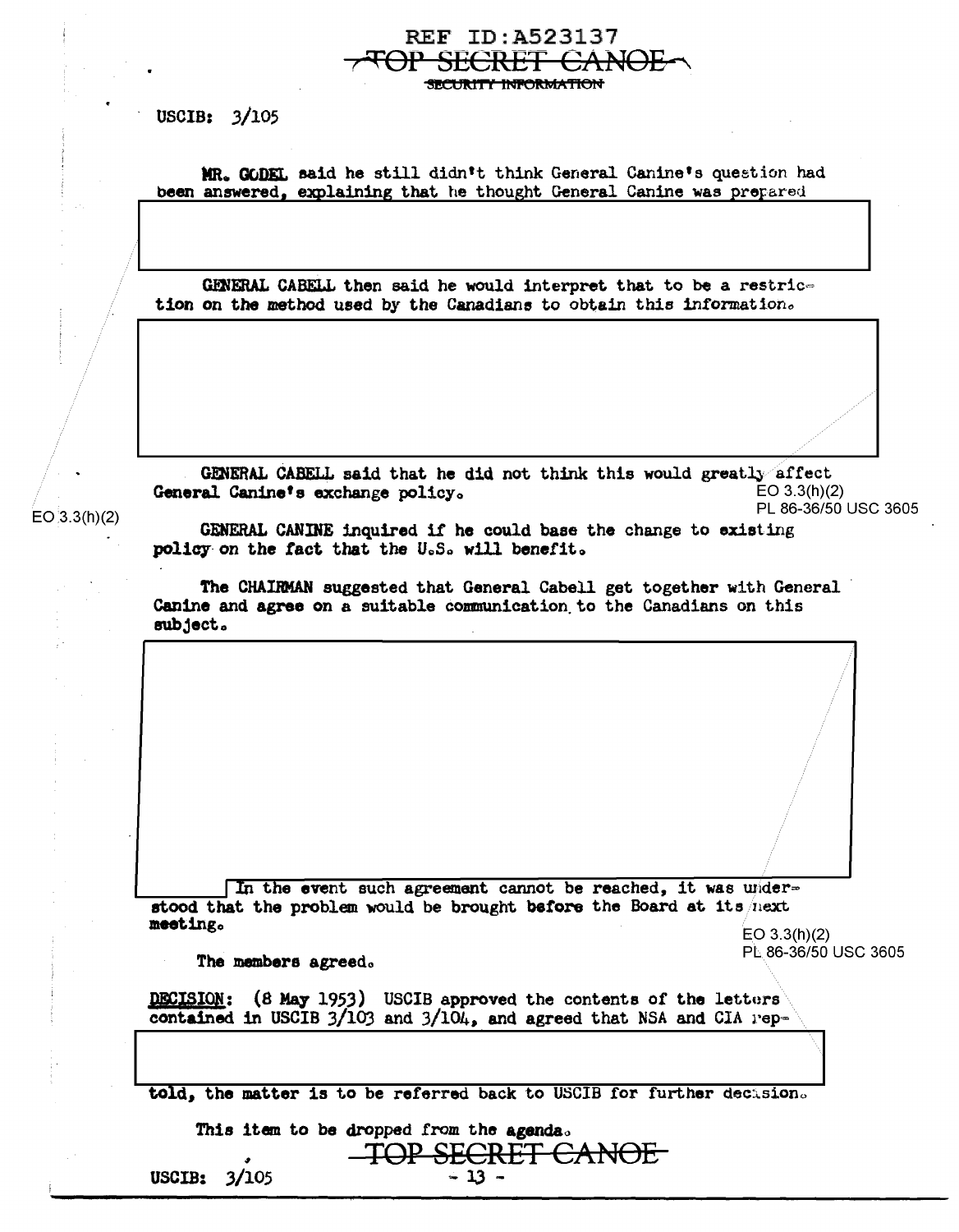SUBJECT NUMBER

USCIB: 13/335 Item 5 of the Agenda for the Eighty-Fifth Meeting of USCIB, held on 8 May 1953.

Special Intelligence Clearances (USCIB 13/333). Subject:

The CHAIRMAN noted that this item had been submitted by the Air Force member and invited comments.

GENERAL ACKERMAN stated that the problem at hand was the wide circle of people having knowledge of COMINT and of our degree of success in the field. Referring to the recommendation in USCIB 13/333, that this problem be given to an ad hoc committee, he asked that the problem be given to the Executive Committee instead, in view of the fact that the Executive Committee would be in operation in the near future.

**REF ID:A523137** 

**SECURITY INFORMATION** 

SECRET CANOE

CAPTAIN TAYLOR stated that he would be glad to undertake the problem as Executive Secretary if immediate action was not required. He explained that he would not be released from his present job until the first of June. He went on to say that he thought the proposed Appendix "B". if approved by LSIB. would provide the basis for a paper which would afford some means of an attack on the problem.

The CHAIRMAN inquired if it was agreed that this problem would be referred to the Executive Committee to prepare a report to the Board.

It was so agreed.

DECISION: (8 May 1953) USCIB agreed that the problem presented in USCIB 13/333 would be referred to the Executive Committee, rather than to an ad hoc committee, for study and report to the Board.

This item to be dropped from the agenda.

**USCIB: 13/335** 

 $-14 -$ 

### TOP SECRET CANOE

**FINAL**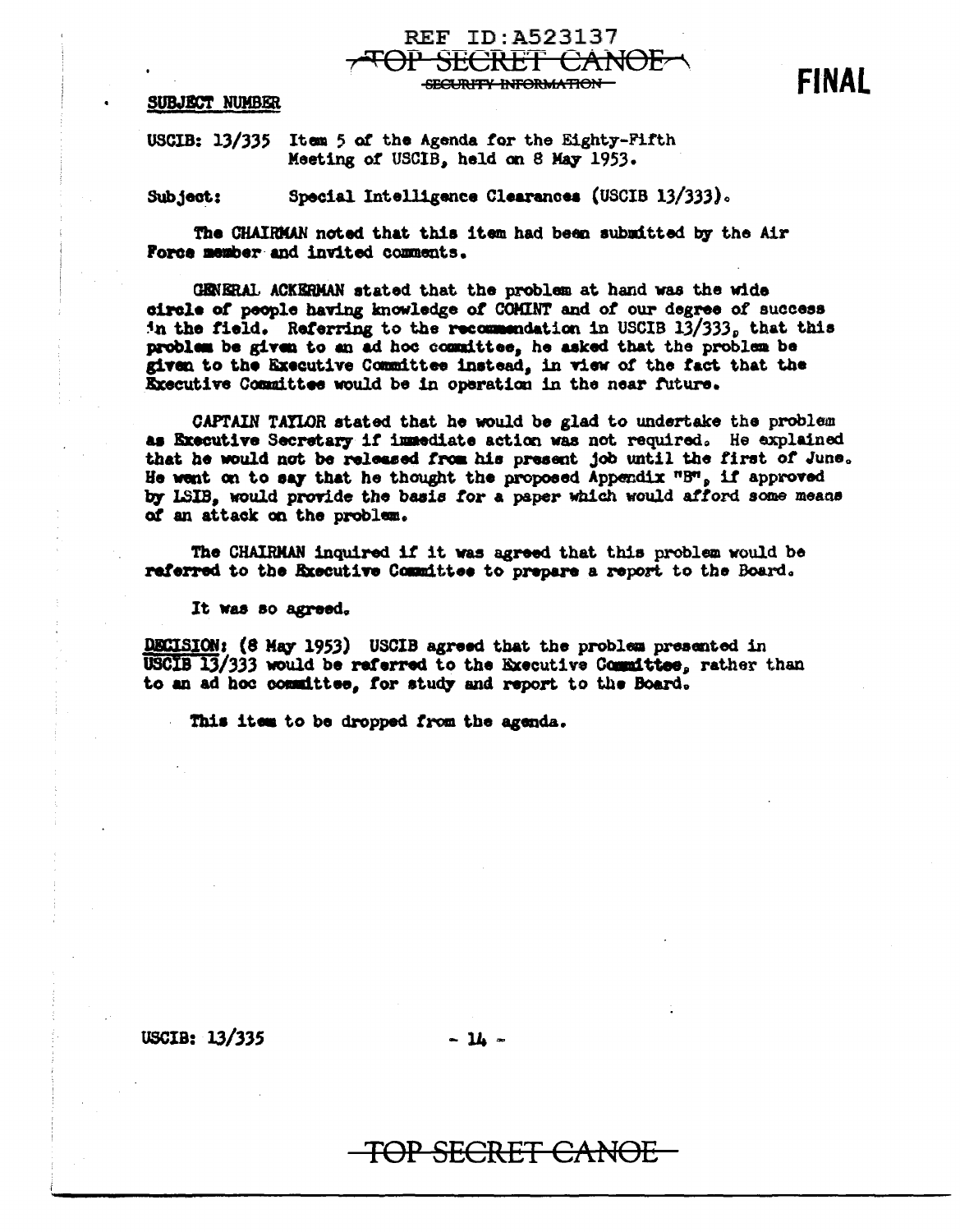

 $\frac{1}{2}$ <br>**The** document is to be read only by those personnel officially indoctrinated in accept dance with communication<br>munication intelligence security regulations and authorized to receive the information reported he

USCIB:  $23/52$ Item not on the Agenda for the Eighty-fifth Meeting of USCIB, held on 8 May 1953.

Subject: BRUSA Conference on French Security.

GENERAL CANINE referred to the subject conference, scheduled to begin on 4 June 1953, and said that action should be taken to appoint the U.S. delegation and its chairman. He recommended that Mr. William F. Friedman be appointed to head the delegation in view of the fact that he had started with this problem about two years ago and was most familiar with it. He said he would like to have the members' views on this recommendation and would also like to have them designate their own delegation members. He informed the Board that the British Delegation would consist of Head of the British Delegation; Mr. of the Cypher Policy Board; Brigadier Tiltman, Senior British Liaison Officer; a member from the British Foreign Office; and a representative from the British Embassy in Washington. PL 86-36/50 USC 3605

MR. SHELDON stated that he would like to nominate Mr. Friedman as Head of the U.S. Delegation and have the members of the Board submit nominations of their representatives to the forthcoming conference to him.

#### The members agreed.

GENERAL CANINE said that the British had asked that we exchange position papers with them in advance of the conference, and recommended that the nominations of U.S. representatives should be submitted by Tuesday to permit the delegation to begin its work as soon as possible.

DECISION: (8 May 1953) USCIB agreed that Mr. William P. Friedman would be Head of the U.S. Delegation to the BRUSA Conference on French Security. USCIB agreed, further, that the names of conference delegates from member organizations would be submitted to the delegation chairman not later than Tuesday, 12 May 1953.

This item to be dropped from the agenda.

**USCIB: 23/52** 

 $-15 -$ 

NATIONAL SECURITY AGENCY

**Form 781-C108C TOP SECRET CANOE** 

**FINAL**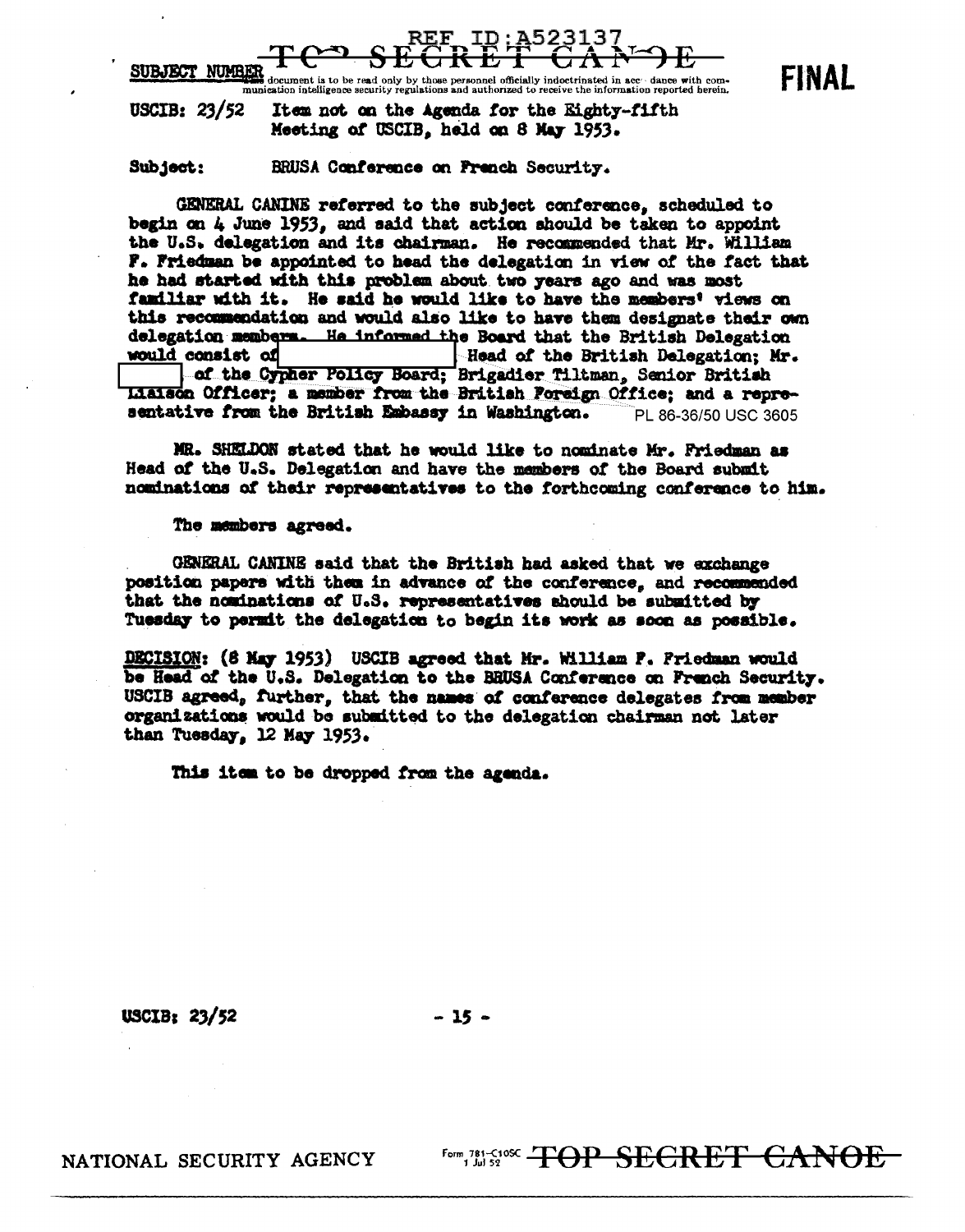



This document is to be read only by those personnel officially indoctrinated in ac. rdance with com-<br>SUBJECT INTERNATION and authorized to receive the information reported herein.

| USCIB: $4/49$ | Item not on the Agenda for the Eighty-fifth Meeting |
|---------------|-----------------------------------------------------|
|               | of USCIB, held on 8 May 1953.                       |

Subject: Assistance in the Establishment or the Executive Secretariat.

CAPTAIN TAYLOR presented the question of staffing and support *tor* the Executive Secretariat, and said that he had a requirement for four personnel and a staff car and driver. The four personnel, he said, included permanent chairmen *ot* the Security and Intelligence Committees, and two secretaries. He asked if it would be possible for General Canine to approve the release or LCDR Paul *J.* Karl tor assignment as Chairman of the Security Committee. He also asked that the Air Force member consider the release or Major Howard L. Shonting *tor*  assignment as Chairman or the Intelligence Committee. He suggested that Army, Navy and the Department or State endeavor, among them, to provide two qualified secretaries (who would be transferred to CIA rolls), and asked the Department of Defense member to try to arrange for the assignment of a staff car and driver during working hours.

GENERAL PHILLIPS stated that due to the recent freeze on hiring civilian personnel, the Army would have to get authority from the Secretary of Defense *tor* the increase *ot* one person.

CAPTAIN TAYIDR explained that these requirements were based upon the organizational directives approved by the Board at the last meeting.

The CHAIRMAN said that, as Chairman of the Board, he would be glad to write the letter to the Secretary *ot* Detense, ii' such was considered necessary.

MR. GODEL requested that he be g1 ven an opportunity to look into the matter informally, before an official request is made.

DECISION: (8 May 1953) USCIB noted the requirements presented by Captain Taylor. The Department of Defense representative agreed to investigate informally the possibility of fulfillment of the require $\sim$ ments placed upon his department. The Chairman expressed his willingness to forward official letters of request if necessary.

The meeting adjourned at 1615.

Acting Executive Secretary, USCIB

USCIB:  $4/49$  - 16 -

Form, 781-SIOS CHET CANOE

NATIONAL SECURITY AGENCY